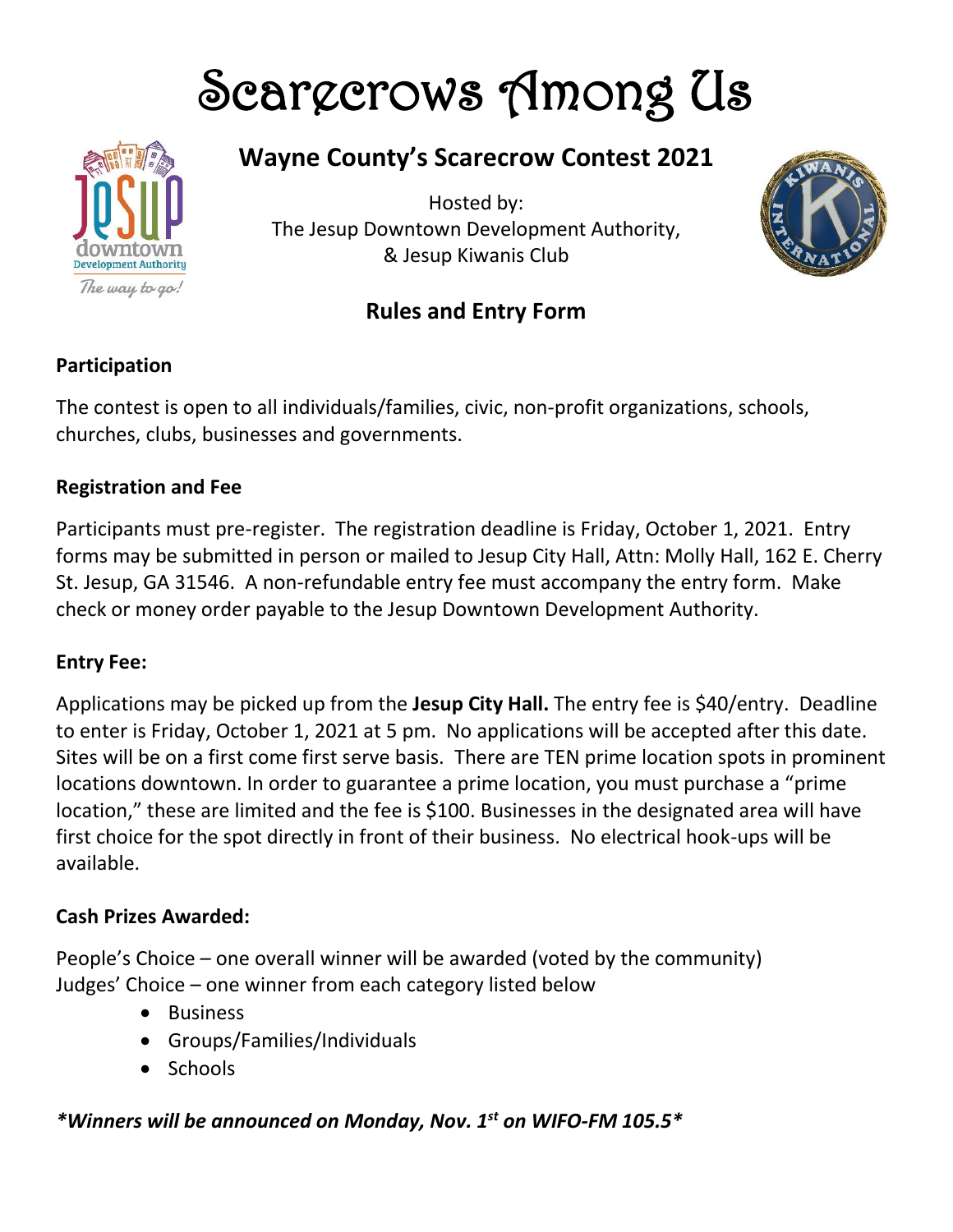#### **Set-up and Removal:**

Set-up dates are **Friday, Oct. 8th through Thursday, Oct. 14th**. You must **check in between 10 am to 5 pm on Friday, Oct. 8 th or Tuesday, November 12th ,** at Jesup City Hall before setting up in order to obtain your location and sign with your name and number that is required to be displayed on your Scarecrow. Scarecrows must remain on display during the entire *Scarecrows Among Us* event.

All Scarecrows must be removed by Monday, November  $1<sup>st</sup>$ . Scarecrows not removed by this date will become property of the Jesup Downtown Development Authority and will be removed/disposed of and **entrants will be charged a disposal fee.**

You are responsible for all trash, trash bags and other items not normally found in the designated area. All trash and associated items must be removed in their entirety and the area shall be left in a clean and orderly state. The local merchants' trash dumpster or receptacles are not permitted for this use.

#### **Construction:**

All scarecrow entries must follow a theme chosen by the participant. *Entry Form will NOT be accepted without an Entry Theme.*

All scarecrow entries must be handmade. No commercial costumes, rubber masks, etc. will be allowed. Scarecrows will be subject to all weather conditions; therefore, construction materials should be durable and all ornamentation securely attached. The use of living materials is allowed; however, decorations such as cut pumpkins may not last the duration of the exhibition so be mindful of this when constructing your scarecrow. You may use additional props such as hay bales, corn shucks, etc. as long as it remains on your designated area. Please do not use loose hay or straw.

It is important to keep a watchful eye on your scarecrow during the month of October. It may need occasional repairs due to weather conditions. We want our downtown area to look nice throughout the entire month. If left unattended with subsequent damage, your scarecrow becomes the property of the Downtown Development Authority and will be removed, and **entrants will be charged a disposal fee.**

City regulations state NO item may be attached, tied onto or hung from tress, benches, monuments or lampposts. NO stakes, spikes or poles are to be driven into the ground in the downtown area. All structures shall employ surface anchors such as sand buckets.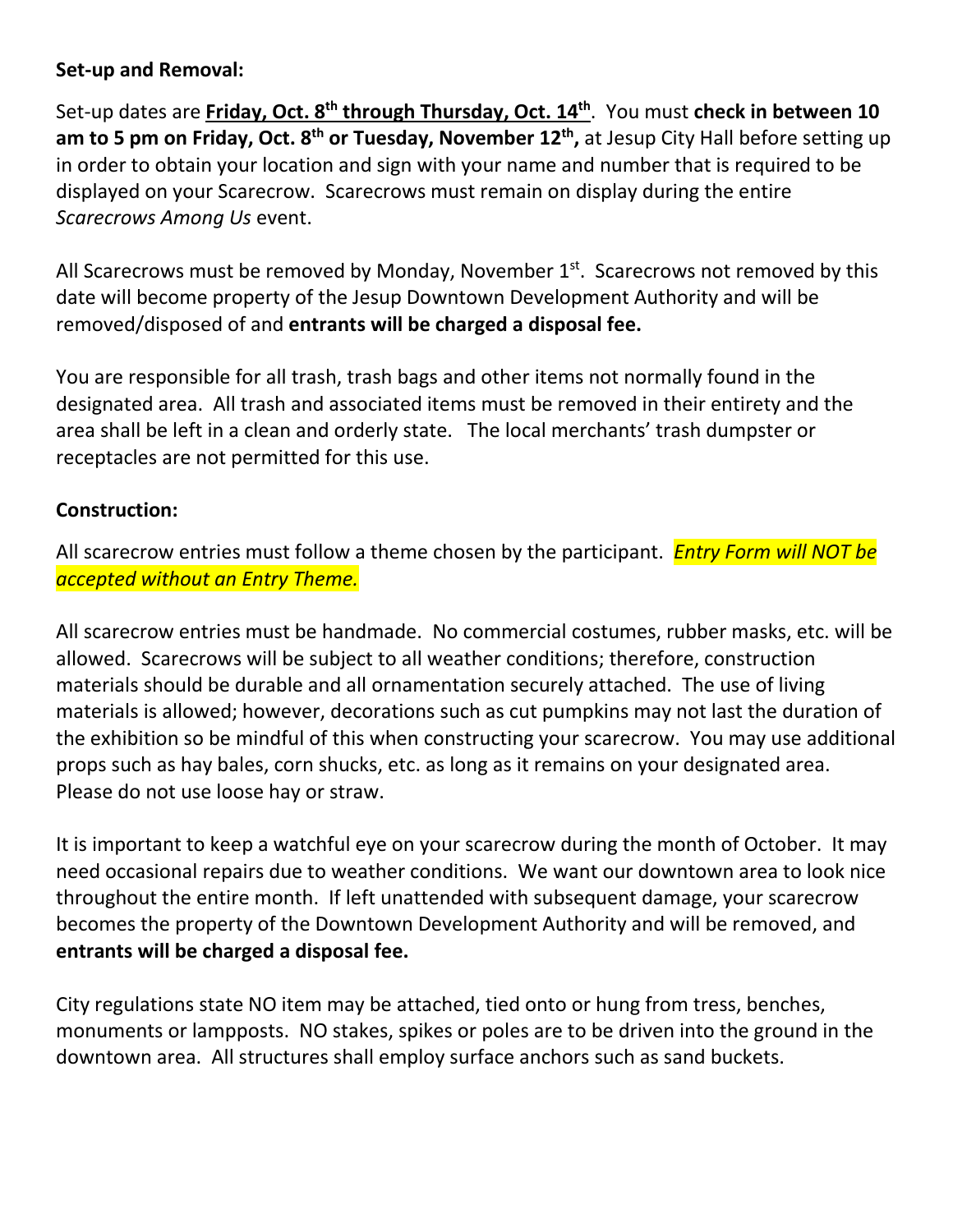# **Limitations:**

Scarecrow sites will be 4'x6' and cannot be taller than 11'. Those exhibits who do not meet the size limitations WILL NOT be judged. Exhibits may contain more than 1 scarecrow as long as they fit into the allotted space.

Scarecrows must not obstruct or impede pedestrian or vehicle traffic.

Scarecrows must be in good taste. They cannot be gruesome, bloody or scary and cannot reflect controversial social or political situations. We reserve the right to deny entry privileges of displays to be considered offensive or not "family friendly". Business entries may contain advertising and only one entry is allowed per business.

# **Entry/Display Signage:**

A numbered sign with the exhibition name will be provided to each exhibitor and it must accompany each exhibit (this will help family and friends when visiting the area). Political statements are not permitted; however, business entries may contain advertising.

#### **Damage:**

The Downtown Development Authority, Kiwanis Club & Wayne County Chamber of Commerce, nor their agents, will be held responsible for any damage to scarecrow entries.

#### **Voting:**

People's choice will be voted on via Facebook. The committee will take pictures of all the entries on Friday, October 15<sup>th</sup> and voting information will be posted on the Jesup Downtown Development Authority's Facebook page. Friends, family and community members may vote by "liking" their favorite entry. Voting will continue until 5 pm on Friday, October 29<sup>th</sup>.

Judges' Choice categories will be judged by out of town judges. All entries will be judged on Friday, October 15<sup>th</sup>.

# *\*Winners will be announced on Monday, November 1 st on WIFO-FM 105.5.*

#### **Disclaimer:**

The Downtown Development Authority, & Kiwanis Club, nor their agents, will be held responsible for any injury damage associated with the Scarecrows Among Us 2021 event.